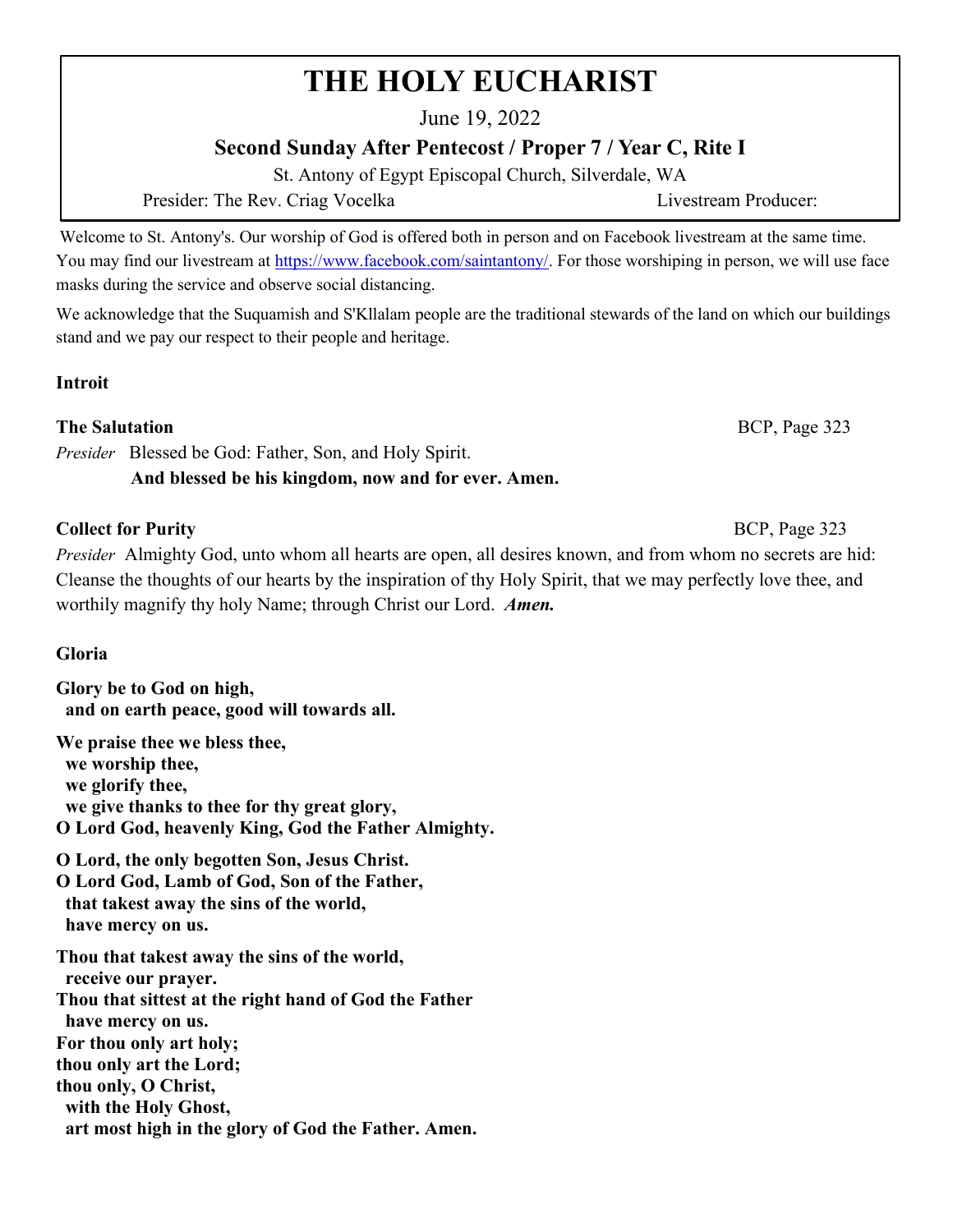#### **Collect of the Day**

*Presider* The Lord be with you.

# *People* **And with thy spirit.**

*Presider* Let us pray.

O Lord, we beseech thee, make us to have a perpetual fear and love of thy holy Name, for thou never failest to help and govern those whom thou hast set upon the sure foundation of thy loving-kindness; through Jesus Christ our Lord, who liveth and reigneth with thee and the Holy Spirit, one God, for ever and ever. *Amen.*

#### **Transition Prayer**

*Said by all* **God of Love, You are with us in every transition and change. As we enter into this new era with excitement and even some anxiety, we recall your deep compassion, presence, and abounding love. We thank you for the gifts, talents and skills with which you have blessed us. We thank you for the experiences that have brought us to this moment. We thank you for the work of others that gives breadth and depth to our own work. Be with us as we move forward, rejoicing with you and supporting one another. We ask this in your Holy Name. Amen**

# **The First Reading - 1 Kings 19:1-4, (5-7), 8-15a**

Ahab told Jezebel all that Elijah had done, and how he had killed all the prophets with the sword. Then Jezebel sent a messenger to Elijah, saying, "So may the gods do to me, and more also, if I do not make your life like the life of one of them by this time tomorrow." Then he was afraid; he got up and fled for his life, and came to Beer-sheba, which belongs to Judah; he left his servant there.

But he himself went a day's journey into the wilderness, and came and sat down under a solitary broom tree. He asked that he might die: "It is enough; now, O Lord, take away my life, for I am no better than my ancestors." [Then he lay down under the broom tree and fell asleep. Suddenly an angel touched him and said to him, "Get up and eat." He looked, and there at his head was a cake baked on hot stones, and a jar of water. He ate and drank, and lay down again. The angel of the Lord came a second time, touched him, and said, "Get up and eat, otherwise the journey will be too much for you."] He got up, and ate and drank; then he went in the strength of that food forty days and forty nights to Horeb the mount of God. At that place he came to a cave, and spent the night there.

Then the word of the Lord came to him, saying, "What are you doing here, Elijah?" He answered, "I have been very zealous for the Lord, the God of hosts; for the Israelites have forsaken your covenant, thrown down your altars, and killed your prophets with the sword. I alone am left, and they are seeking my life, to take it away."

He said, "Go out and stand on the mountain before the Lord, for the Lord is about to pass by." Now there was a great wind, so strong that it was splitting mountains and breaking rocks in pieces before the Lord, but the Lord was not in the wind; and after the wind an earthquake, but the Lord was not in the earthquake; and after the earthquake a fire, but the Lord was not in the fire; and after the fire a sound of sheer silence. When Elijah heard it, he wrapped his face in his mantle and went out and stood at the entrance of the cave. Then there came a voice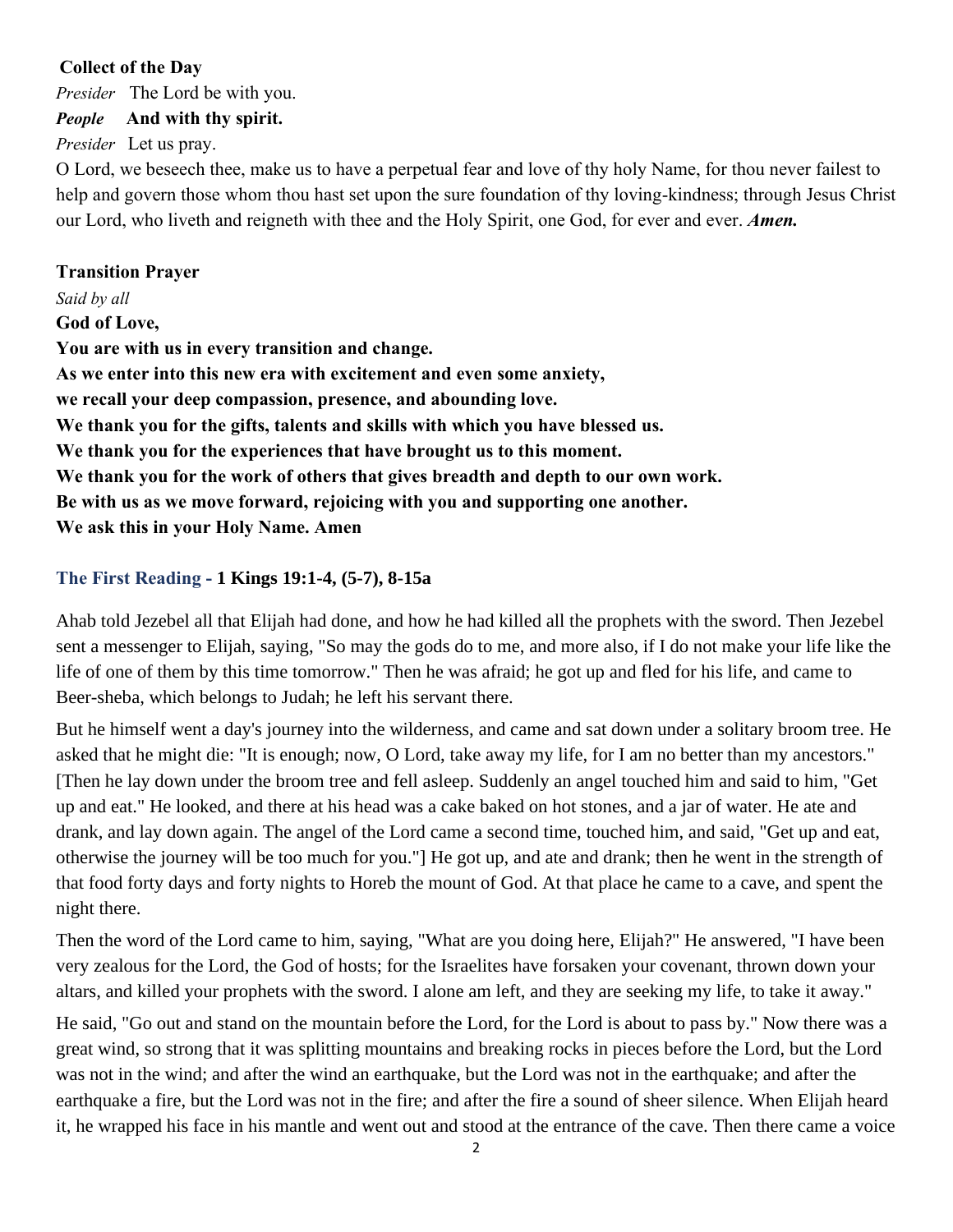to him that said, "What are you doing here, Elijah?" He answered, "I have been very zealous for the Lord, the God of hosts; for the Israelites have forsaken your covenant, thrown down your altars, and killed your prophets with the sword. I alone am left, and they are seeking my life, to take it away." Then the Lord said to him, "Go, return on your way to the wilderness of Damascus."

#### **Psalm 42 Quemadmodum**

1 As the deer longs for the water-brooks, \* so longs my soul for you, O God.

2 My soul is athirst for God, athirst for the living God; \* when shall I come to appear before the presence of God?

3 My tears have been my food day and night, \* while all day long they say to me, "Where now is your God?"

4 I pour out my soul when I think on these things: \* how I went with the multitude and led them into the house of God,

5 With the voice of praise and thanksgiving, \* among those who keep holy-day.

6 Why are you so full of heaviness, O my soul? \* and why are you so disquieted within me?

7 Put your trust in God; \* for I will yet give thanks to him, who is the help of my countenance, and my God.

8 My soul is heavy within me; \* therefore I will remember you from the land of Jordan, and from the peak of Mizar among the heights of Hermon.

9 One deep calls to another in the noise of your cataracts; \* all your rapids and floods have gone over me.

10 The Lord grants his loving-kindness in the daytime; \* in the night season his song is with me, a prayer to the God of my life.

11 I will say to the God of my strength, "Why have you forgotten me? \* and why do I go so heavily while the enemy oppresses me?"

12 While my bones are being broken, \* my enemies mock me to my face;

13 All day long they mock me \* and say to me, "Where now is your God?"

14 Why are you so full of heaviness, O my soul? \* and why are you so disquieted within me?

15 Put your trust in God; \* for I will yet give thanks to him, who is the help of my countenance, and my God.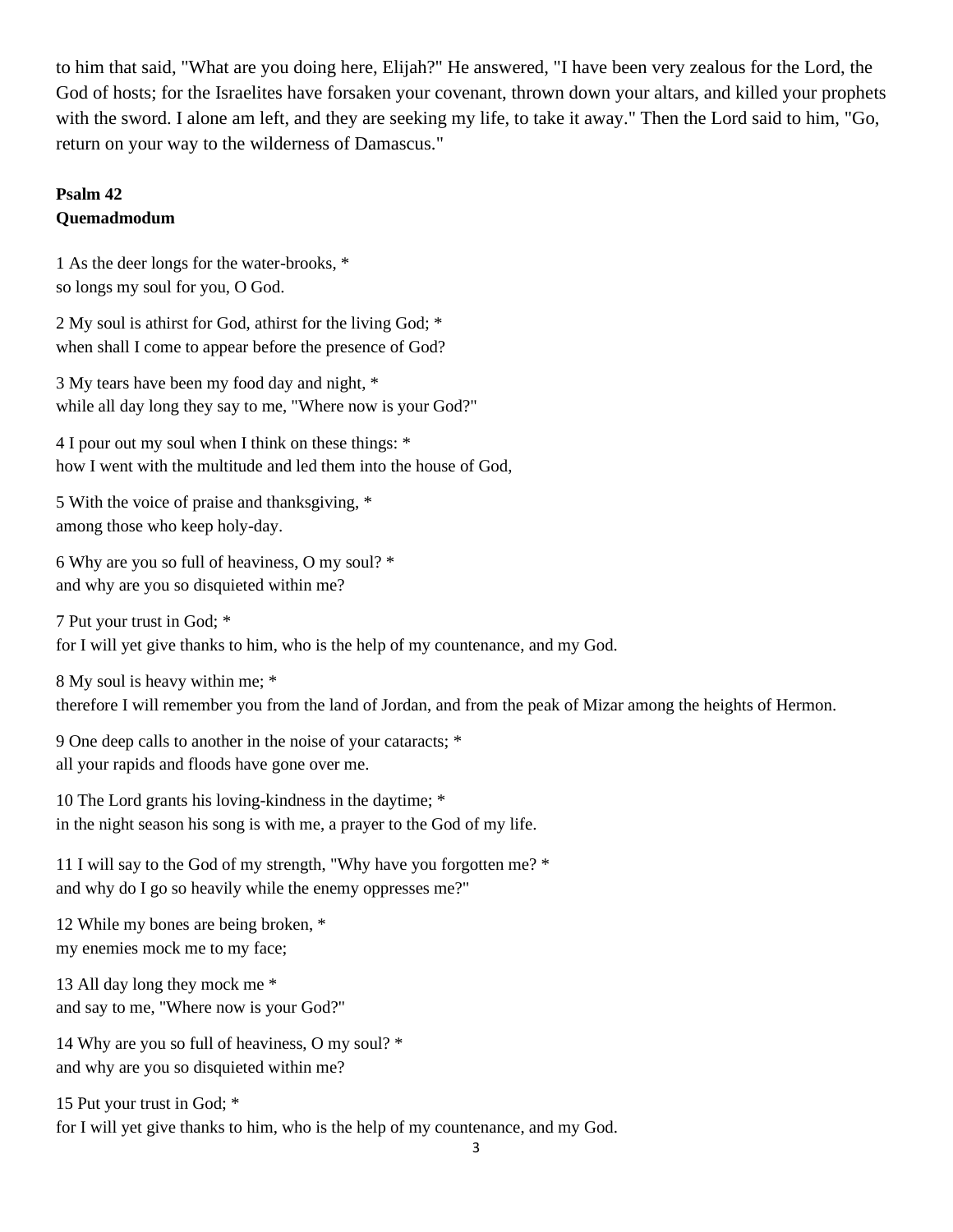#### and

# **Psalm 43 Judica me, Deus**

1 Give judgment for me, O God, and defend my cause against an ungodly people; \* deliver me from the deceitful and the wicked.

2 For you are the God of my strength; why have you put me from you? \* and why do I go so heavily while the enemy oppresses me?

3 Send out your light and your truth, that they may lead me, \* and bring me to your holy hill and to your dwelling;

4 That I may go to the altar of God, to the God of my joy and gladness; \* and on the harp I will give thanks to you, O God my God.

5 Why are you so full of heaviness, O my soul? \* and why are you so disquieted within me?

6 Put your trust in God; \* for I will yet give thanks to him, who is the help of my countenance, and my God.

# **The Second Reading - Galatians 3:23-29**

Now before faith came, we were imprisoned and guarded under the law until faith would be revealed. Therefore the law was our disciplinarian until Christ came, so that we might be justified by faith. But now that faith has come, we are no longer subject to a disciplinarian, for in Christ Jesus you are all children of God through faith. As many of you as were baptized into Christ have clothed yourselves with Christ. There is no longer Jew or Greek, there is no longer slave or free, there is no longer male and female; for all of you are one in Christ Jesus. And if you belong to Christ, then you are Abraham's offspring, heirs according to the promise.

#### **The Gospel - Luke 8:26-39**

Jesus and his disciples arrived at the country of the Gerasenes, which is opposite Galilee. As he stepped out on land, a man of the city who had demons met him. For a long time he had worn no clothes, and he did not live in a house but in the tombs. When he saw Jesus, he fell down before him and shouted at the top of his voice, "What have you to do with me, Jesus, Son of the Most High God? I beg you, do not torment me" -- for Jesus had commanded the unclean spirit to come out of the man. (For many times it had seized him; he was kept under guard and bound with chains and shackles, but he would break the bonds and be driven by the demon into the wilds.) Jesus then asked him, "What is your name?" He said, "Legion"; for many demons had entered him. They begged him not to order them to go back into the abyss.

Now there on the hillside a large herd of swine was feeding; and the demons begged Jesus to let them enter these. So he gave them permission. Then the demons came out of the man and entered the swine, and the herd rushed down the steep bank into the lake and was drowned.

When the swineherds saw what had happened, they ran off and told it in the city and in the country. Then people came out to see what had happened, and when they came to Jesus, they found the man from whom the demons had gone sitting at the feet of Jesus, clothed and in his right mind. And they were afraid. Those who had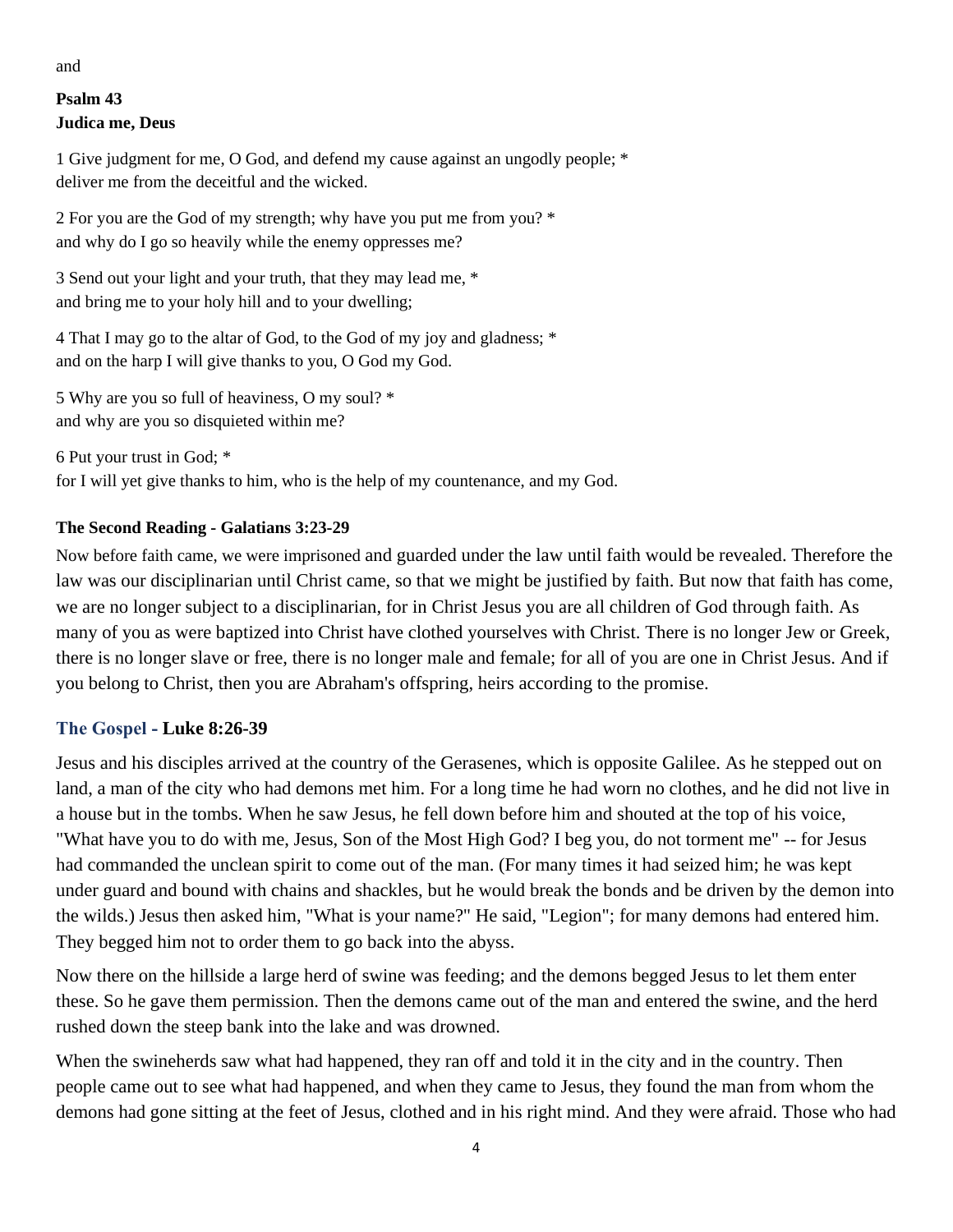seen it told them how the one who had been possessed by demons had been healed. Then all the people of the surrounding country of the Gerasenes asked Jesus to leave them; for they were seized with great fear. So he got into the boat and returned. The man from whom the demons had gone begged that he might be with him; but Jesus sent him away, saying, "Return to your home, and declare how much God has done for you." So he went away, proclaiming throughout the city how much Jesus had done for him.

#### **Homily – The Rev. Craig Vocelka**

**The Nicene Creed,** *said together, standing as you are able.* **BCP, Page 326 BCP, Page 326** 

**We believe in one God, the Father, the Almighty, maker of heaven and earth,**

 **of all that is, seen and unseen.**

**We believe in one Lord, Jesus Christ, the only Son of God,**

 **eternally begotten of the Father,**

 **God from God, Light from Light, true God from true God,**

 **begotten, not made, of one Being with the Father.**

 **Through him all things were made.**

 **For us and for our salvation he came down from heaven:**

 **by the power of the Holy Spirit he became incarnate from the Virgin Mary,**

 **and was made man.**

 **For our sake he was crucified under Pontius Pilate; he suffered death and was buried.**

 **On the third day he rose again in accordance with the Scriptures;**

 **he ascended into heaven and is seated at the right hand of the Father.**

 **He will come again in glory to judge the living and the dead,**

- **and his kingdom will have no end.**
- **We believe in the Holy Spirit, the Lord, the giver of life, who proceeds from the Father and the Son.**

 **With the Father and the Son he is worshiped and glorified.**

 **He has spoken through the Prophets.**

 **We believe in one holy catholic and apostolic Church.**

 **We acknowledge one baptism for the forgiveness of sins.**

 **We look for the resurrection of the dead, and the life of the world to come. Amen.**

# **Prayers of the People**

*Leader* I ask your prayers for those in the Armed Forces of our Country.

*People* **O Almighty God, shelter the men and women of our armed forces under your mighty wings; steel their courage in times of peril; give them integrity and honor in all they do; grant perseverance and resilience to their families; and heal the wounded warriors. We remember those who are deployed, especially** *James Guardiano and Ben Newcomb***, through Jesus Christ our Lord. Amen.**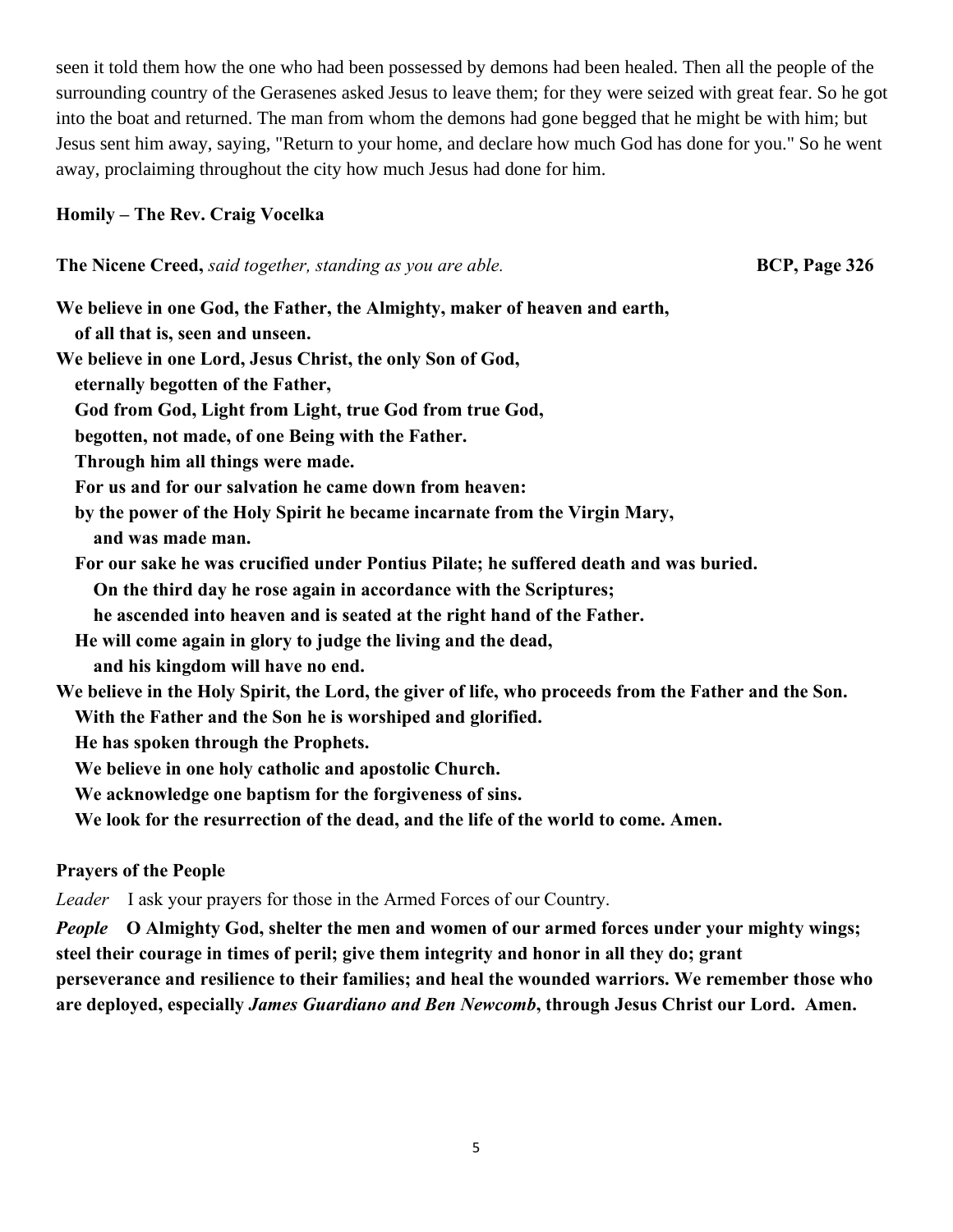#### **A prayer for Ukraine**

**Loving God, Your Son taught us "Blessed are the Peacemakers for they shall be called Children of God." In this time of great worry, we pray that Your Holy Spirit sustain all the people of Ukraine to be vigilant and dedicated to peace and justice. Grant their leaders the gifts of wisdom and prudence. May they also have the strength and perseverance to defend their land from all adversity and foreign attacks. Help us all to live according to Your desire and hope. O God, in the days to come, we ask you to comfort the suffering, heal the wounded, and accept the souls of the faithful departed into Your Heavenly Kingdom. We also ask that you bring peace to Ukraine and throughout the entire world. Amen.**

# **The Prayers of the People**

# **from "Intercessions for the Christian People"**

#### *Deacon or other leader*

Let us pray that God pour out on us a spirit of grace and petition, as on Jerusalem of old, and hear us as we pray, saying; We stand in need, O God; Lord, have mercy.

That the law of faith which guides us be our standard in judging the laws of land and church and culture, and that our lives be conformed to the faithful love of Christ, we stand in need, O God:

# **Lord, have mercy.**

That parishioners weakened through illness of mind or body feel your protective hand and our tangible care, we stand in need, O God:

# **Lord, have mercy.**

That we who call Christ messiah be empowered to carry the cross of insult as we work for freedom in the third world, we stand in need, O God:

# **Lord, have mercy.**

That the paths we walk be wide enough for all peoples, for the homeless, for aliens in flight, for prisoners, for persons of all colors, for all who are ostracized, for those dying of incurable disease, for all who in Chrost you call your own, we stand in need, O God:

# **Lord, have mercy.**

*Here* other *intercessions may be offered.*

Let us pray for our own needs and those of others.

*Silence. The People may add their own petitions.*

# *The Presider concludes*

God, our mother and father, deepen our trust in you. Watch over us day and night, and protect us from harm's way. Let us guard one another, that none may be excluded from our circle, embraced in Jesus Christ our Lord. *Amen.*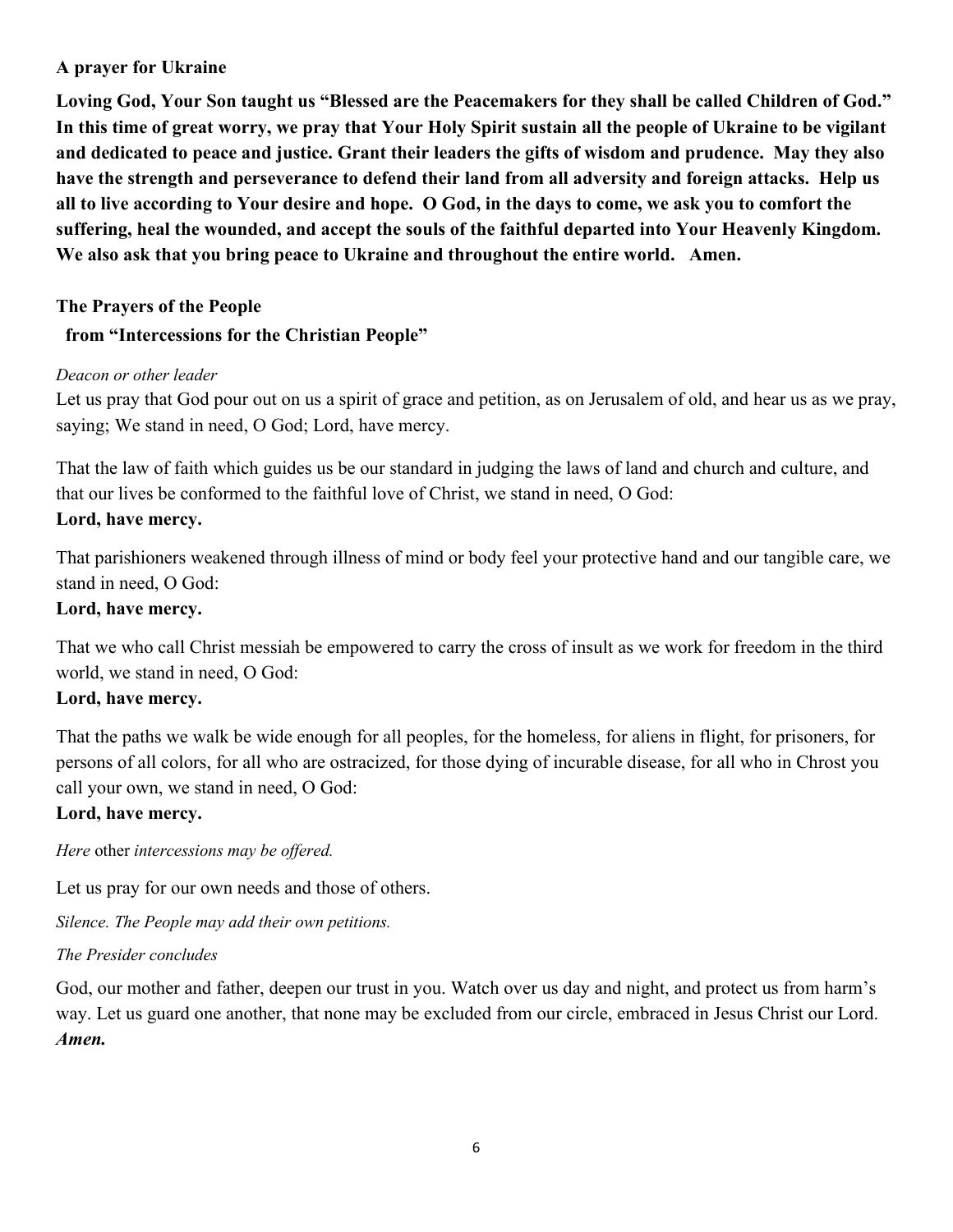#### **The Confession and Absolution**

*Deacon* Let us humbly confess our sins unto Almighty God.

#### *Silence may be kept*

*Minister and People* **Most merciful God, we confess that we have sinned against thee in thought, word, and deed, by what we have done, and by what we have left undone. We have not loved thee with our whole heart; we have not loved our neighbors as ourselves. We are truly sorry and we humbly repent. For the sake of thy Son Jesus Christ, have mercy on us and forgive us; that we may delight in thy will, and walk in thy ways, to the glory of thy Name. Amen.**

#### *The Priest stands and says*

The Almighty and merciful Lord grant you absolution and remission of all your sins, true repentance, amendment of life, and the grace and consolation of his Holy Spirit. **Amen**. **The Peace** *The clergy and people greet one another in the name of the Lord, maintaining a respectful distance.*

#### **Birthdays and Anniversaries**

**Birthday Prayer - Watch over thy children, O Lord, as their days increase; bless and guide them wherever they may be. Strengthen them when they stand; comfort them when discouraged or sorrowful; raise them up if they fall; and in their hearts may thy peace which passeth understanding abide all the days of their life; through Jesus Christ our Lord. Amen.**

#### **Announcements**

#### *THE HOLY COMMUNION*

*The presider may begin the offertory with a sentence of scripture. The offering plates are placed on the altar as a sign of our self-offering to God and our promise to give faithfully to the church.* 

**The Offertory Sentence,** *said together* **All things come of thee, O Lord, and of thine own have we given thee.**

#### **Eucharistic Prayer I BCP, Page 333**

*The people remain standing. The Presider faces them and says*

*Presider* The Lord be with you.

*People* **And with thy spirit.**

*Presider* Lift up your hearts.

*People* **We lift them unto the Lord.**

*Presider*Let us give thanks unto our Lord God.

*People* **It is meet and right so to do.**

*Then, facing the Holy Table, the Presider proceeds*

It is very meet, right, and our bounden duty, that we should at all times, and in all places, give thanks unto thee, O Lord, holy Father, almighty, everlasting God. But chiefly are we bound to praise thee for the glorious resurrection of thy Son Jesus Christ our Lord; for he is the very Paschal Lamb, who was sacrificed for us, and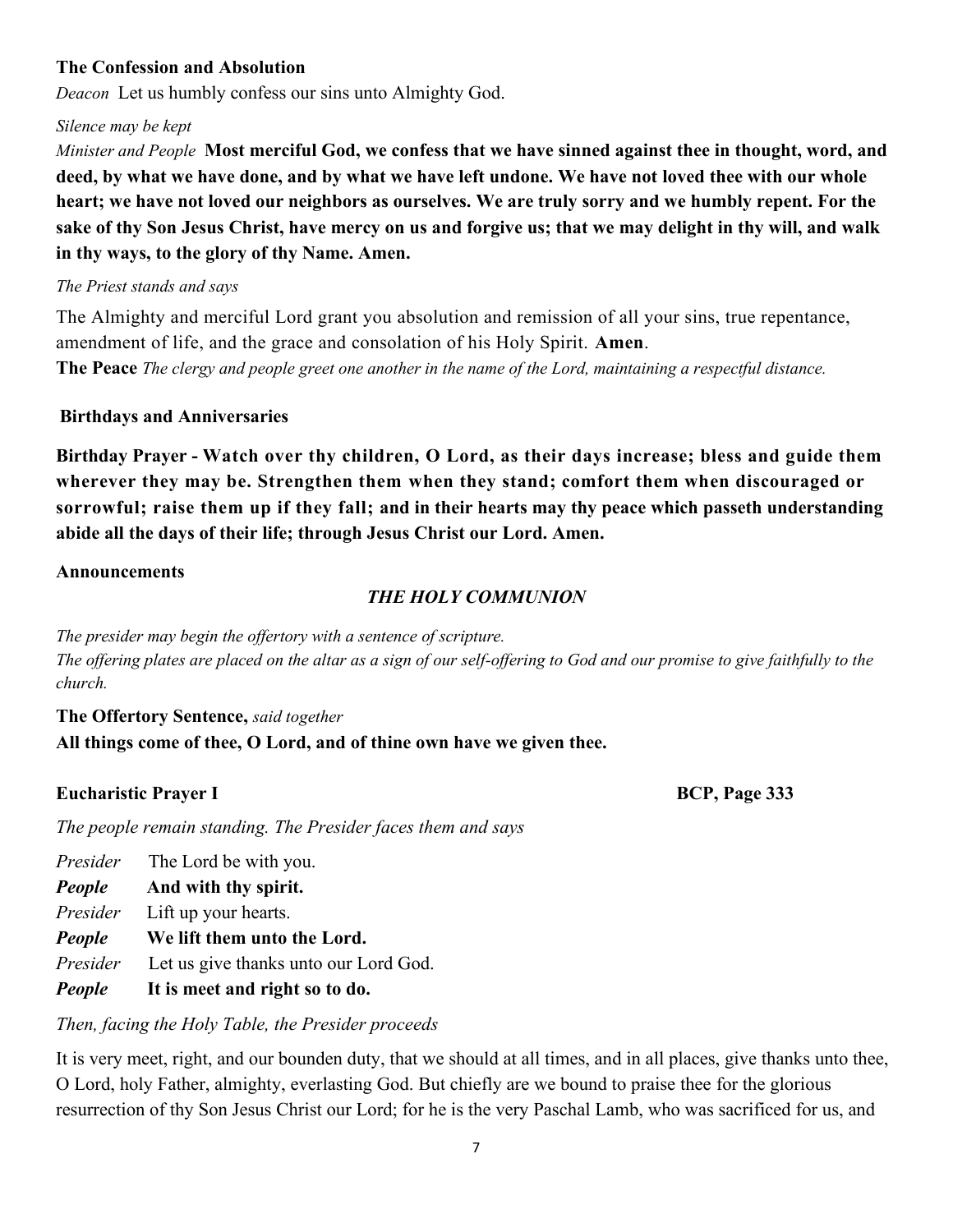hath taken away the sin of the world; who by his death hath destroyed death, and by his rising to life again hath won for us everlasting life.

Therefore with Angels and Archangels, and with all the company of heaven, we laud and magnify thy glorious Name; evermore praising thee, and saying,

#### **Sanctus** *(Spoken)*

**Holy, holy, holy, Lord God of Hosts: Heaven and earth are full of thy glory. Glory be to thee, O Lord Most High. Blessed is he that cometh in the name of the Lord. Hosanna in the highest.**

*The people stand or kneel as able. Then the Presider continues*

All glory be to thee, Almighty God, our heavenly Father, for that thou, of thy tender mercy, didst give thine only Son Jesus Christ to suffer death upon the cross for our redemption; who made there, by his one oblation of himself once offered, a full, perfect, and sufficient sacrifice, Oblation, and satisfaction, for the sins of the whole world; and did institute, and in his holy Gospel command us to continue, a perpetual memory of that his precious death and sacrifice, until his coming again.

For in the night in which he was betrayed, he took bread; and when he had given thanks to thee, he brake it, and gave it to his disciples, saying, "Take, eat: This is my Body, which is given for you. Do this in remembrance of me."

Likewise, after supper, he took the cup; and when he had given thanks, he gave it to them, saying, "Drink ye, all of this; for this is my Blood of the New Testament, which is shed for you, and for many, for the remission of sins. Do this as oft as ye shall drink it, in remembrance of me."

Wherefore, O Lord and heavenly Father, according to the institution of thy dearly beloved Son our Savior Jesus Christ, we, thy humble servants, do celebrate and make here before thy divine Majesty, with these thy holy gifts, which we now offer unto thee, the memorial thy Son hath commanded us to make; having in remembrance his blessed passion and precious death, his mighty resurrection and glorious ascension; rendering unto thee most hearty thanks for the innumerable benefits procured unto us by the same.

And we most humbly beseech thee, O merciful Father, to hear us, and, with thy Almighty goodness, vouchsafe to bless and sanctify, with thy Word and Holy Spirit, these thy gifts and creatures of bread and wine; that we, receiving them according to thy Son our Savior Jesus Christ's holy institution, in remembrance of his death and passion, may be partakers of his most blessed Body and Blood.

And we earnestly desire thy fatherly goodness mercifully to accept this our sacrifice of praise and thanksgiving; most humbly beseeching thee to grant that, by the merits and death of thy Son Jesus Christ, and through faith in his blood, we, and all thy whole Church, may obtain remission of our sins, and all other benefits of his passion.

And here we offer and present unto thee, O Lord, our selves, our souls and bodies, to be a reasonable, holy, and living sacrifice unto thee; humbly beseeching thee that we, and all others who shall be partakers of this Holy Communion, may worthily receive the most precious Body and Blood of thy Son Jesus Christ, be filled with thy grace and heavenly benediction, and made one body with him, that he may dwell in us, and we in him.

And although we are unworthy, through our manifold sins, to offer unto thee any sacrifice, yet we beseech thee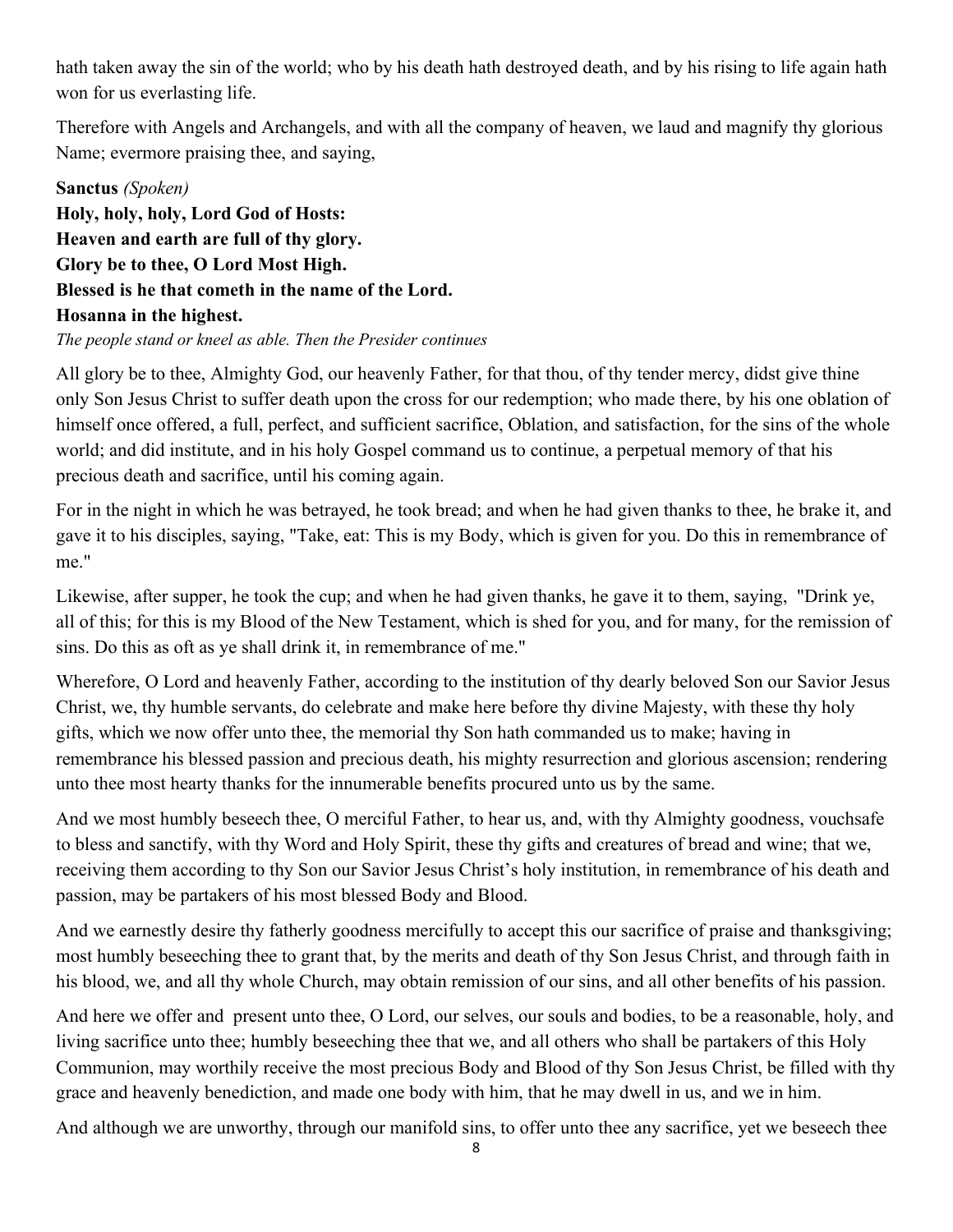to accept this our bounden duty and service, not weighing our merits but pardoning our offenses, through Jesus Christ our Lord;

By whom, and with whom, in the unity of the Holy Ghost all honor and glory be unto thee, O Father Almighty, world without end. *AMEN*

And now, as our Savior Christ hath taught us, we are bold to say,

#### *People and Presider*

**Our Father, who art in heaven, hallowed be thy Name, thy kingdom come, thy will be done, on earth as it is in heaven. Give us this day our daily bread. And forgive us our trespasses, as we forgive those who trespass against us. And lead us not into temptation, but deliver us from evil. For thine is the kingdom, and the power, and the glory, for ever and ever. Amen.**

*The Presider breaks the consecrated Bread. A period of silence is kept. Presider* Alleluia, Christ our Passover is sacrificed for us; *People* **Therefore let us keep the feast. Alleluia.**

#### *The Presider may say*

The gifts of God for the People of God. Take them in remembrance that Christ died for you, and feed on him in your hearts by faith, with thanksgiving.

*We invite all present to participate in this feast, regardless of where you are on your spiritual journey. Our table is open to all, as this is God's gift to all.*

*We are serving the cup individually. After receiving the bread, the body of Christ, if you like, please take a cup from the tray and then the Eucharistic Minister will serve you the wine, the blood of Christ. Please leave your cup at the baptismal font so we can properly dispose of them.* 

*If needed, we do have gluten free communion wafers available. Just ask as you approach the priest.* 

*If you do not wish to receive the Eucharist but would like a blessing, please approach the priest with your hands crossed over your chest.* 

*We ask that you remember to use the hand sanitizer as you come to receive the Holy Eucharist.*

Those who are participating by livestream may say the following prayer.

**Prayer for Spiritual Communion** From A Prayer Book for the Armed Forces

 In union, O Lord, with your faithful people at every altar of your Church, where Holy Eucharist is now being celebrated, we desire to offer to you praise and thanksgiving. We remember your death, Lord Christ; we proclaim your resurrection; we await your coming in glory. And since we cannot receive you today in the Sacrament of your Body and Blood, we beseech you to come spiritually into our heart. Cleanse and strengthen us with your grace, Lord Jesus, and let us never be separated from you. May we live in you, and you in us, in this life and in the life to come. Amen.

After Communion, the Presider says